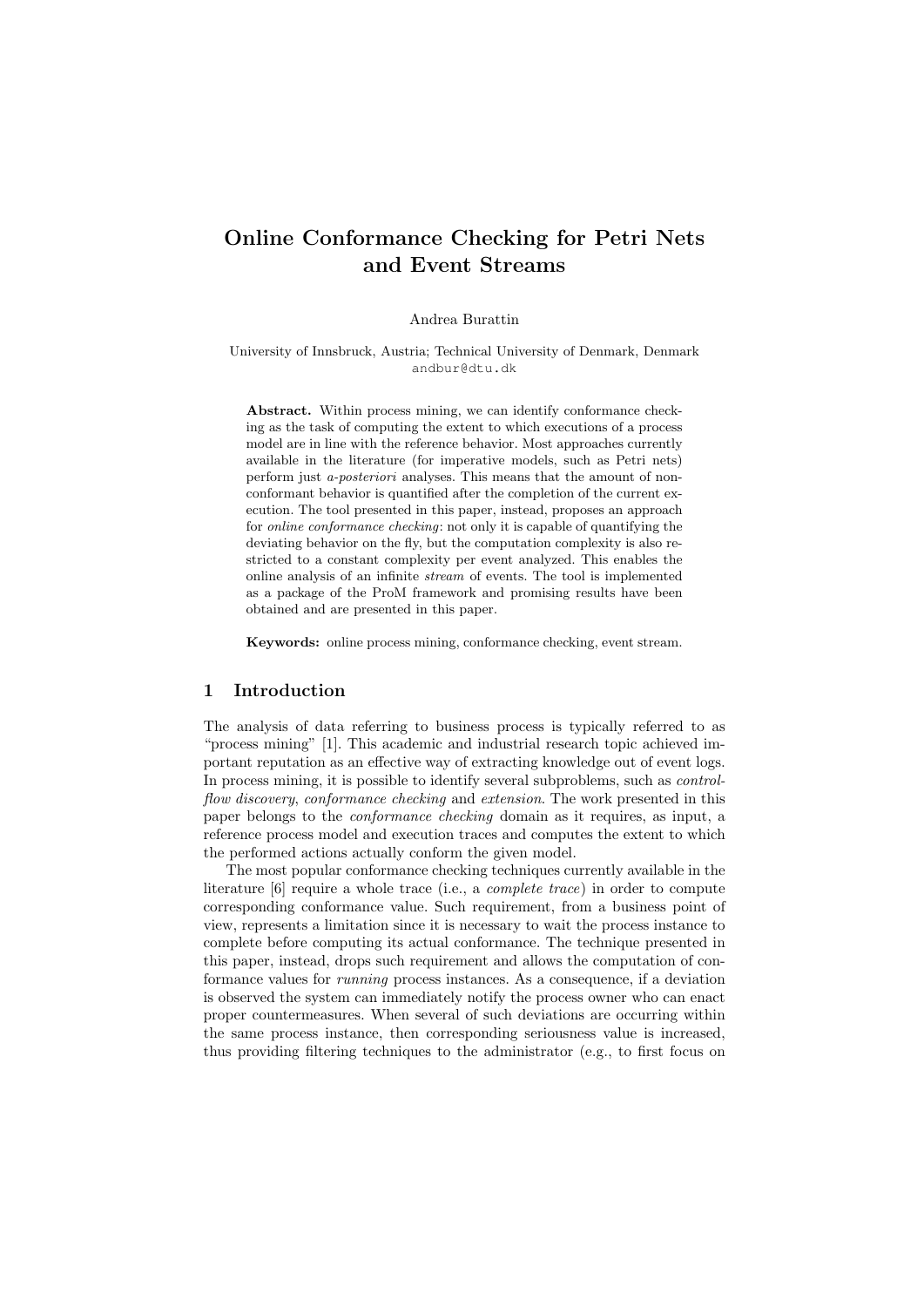

Fig. 1: Components of the online conformance checking ProM plugin. Gray boxes represent ProM plugins, white boxes represent intermediate objects, item with no border represent input elements.

most critical instances). [7] proposes a RESTful service for conformance checking, performing token replay with at *pull mechanism*. The approach, however, provides no constant time/memory boundaries. Please note that, in the context of this work, with the term *online* we refer to the type of input of our technique: we assume to have an *event stream* which, basically, is a *data stream* of events.

The implemented components of the tool presented in this paper are reported in Fig. 1. The inputs of the first component (which is "Transition System Deviations Extender") consist of a reference model and some conformance parameters (i.e., costs for specific types of deviations). Internally, this component converts the Petri net into a transition system which is then extended with additional connections in order to create an OCTS (i.e., an "Online Conformance Transition System"). This is then used by the actual conformance checker to validate the event stream provided as additional input in a later stage.

# 2 Online conformance checking

In this paper we would like not to stress the actual online conformance checking technique, which is described in details in [4]. Instead, we just want to sketch the general idea behind the approach.

The fundamental idea is that, given a process model, the system analyzes an event stream, to discover and notify the use about process instances deviating from the expected behavior (which is reported in the model). This tool assumes the model to be represented using Petri net. Standard approaches for conformance checking on Petri nets compute the *optimal alignment* between an observed trace and the *most similar* trace allowed by the model. However, when moving into the online scenario, due to the strictness of the rules applied, we know in advance the impossibility to achieve the same goal (i.e., find the optimal alignment). This is due to the lack of time available for backtracking operations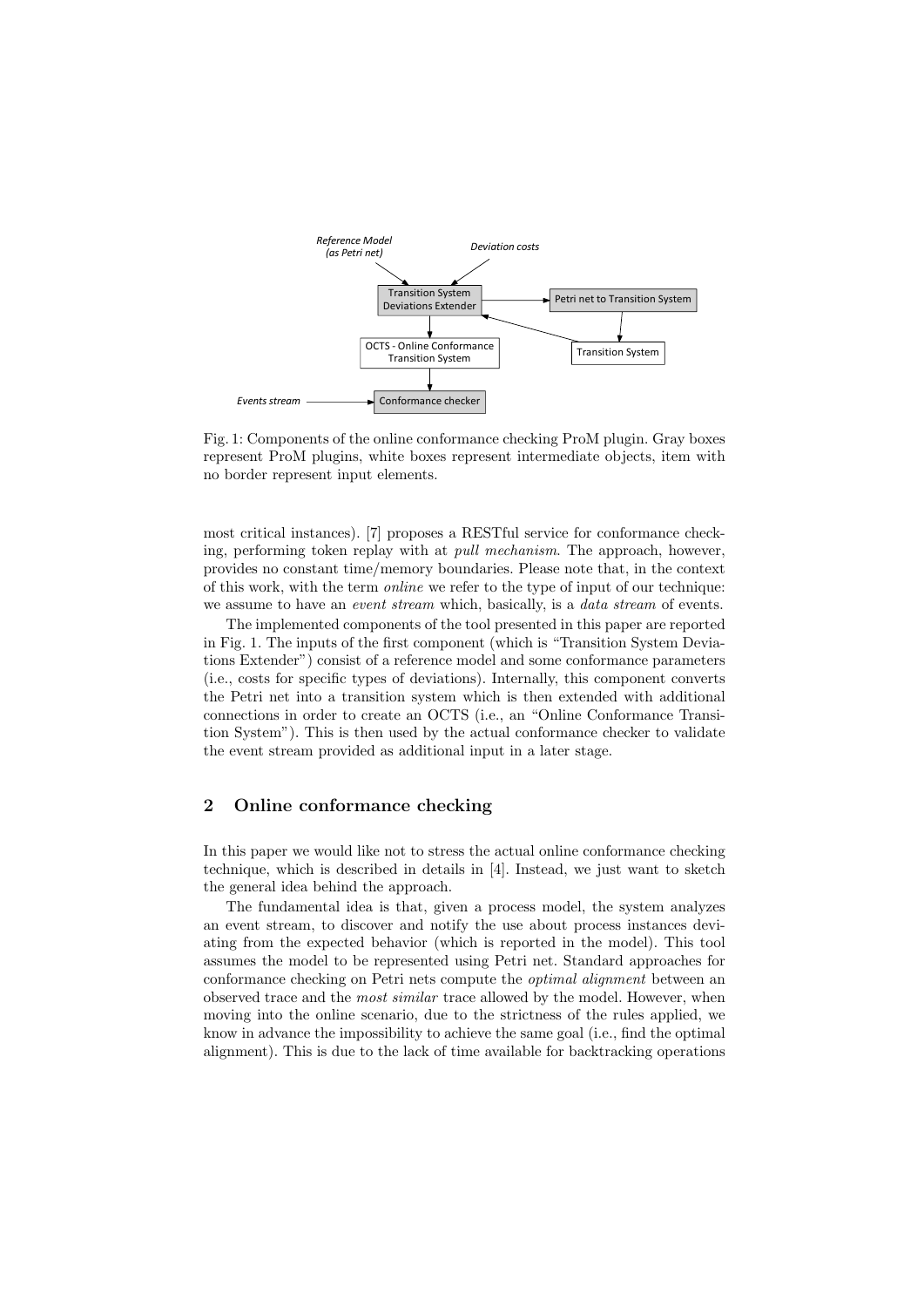while analyzing an event of the stream (in online context just constant time operations are allowed for each event processed).

To solve this issue, we devised a two-step approach. Before starting the actual procedure, we convert the Petri net into a transition system. To do that we decided to generate the coverability graph.<sup>1</sup> By restricting ourselves to bounded Petri nets, the coverability graph corresponds to the reachability graph. Given such transition system, we extend it with several arcs, in order to allow the execution of every possible activity from each state. The newly introduced arcs (i.e., arcs dealing with behavior not available in the original model) are associated with a cost larger than 0. The details regarding the actual policy on how to extend the set of arcs are reported in [4]. All the operations described so far are executed before the online analysis (i.e., "offline"), when the computational complexity is not an issue yet. The resulting model, called Online Conformance Transition System (OCTS), is used for the second phase, which is the actual online conformance checking. In this case, each event is replayed on top of the OCTS and the costs of the executed arc is summed to the total cost of the running process instance. Traces with cost 0 have no deviations, whereas traces with cost larger than 0 must contain deviations.

The entire approach is implemented in two ProM plugins<sup>2</sup>. The first plugin is in charge of extending a transition system with all possible deviations. This is a straight implementation of the technique described in [4], which actually leverages the plugins already available for the creation of coverability graphs.

The second plugin, instead, is in charge of the actual online conformance. The event stream is assumed to come from a TCP/IP connection, where each event is actually a small event log with one trace containing the actual event. This approach is common for online process mining techniques as reported in [2, 5]. The plugin itself is actually composed of two parts. The first is a "dashboard", depicted in Fig. 2. Such dashboard allows to immediately grasp what is happening in the system right now and in the recent past. It is composed of two parts: on the left-hand side running process instances are listed. They are also color-coded by severity (i.e., cost) and can be sorted based on the update time (most recently updated) or by severity (process instances with most errors) to provide a snapshot of the problematic process instances. Double clicking each instance opens a new tab, with the details of the trace (e.g., deviations). The right-hand side of the dashboard panel contains some status charts with general information, such as the evolution of number of errors observed every 5 seconds (on top), the evolution of number of events per second (in the middle), the number of traces currently in memory (bottom left), and the memory consumption of the plugin (bottom right). The second component, depicted in Fig. 3, reports

<sup>&</sup>lt;sup>1</sup> The *coverability graph*, actually, does not represent a good transition system for conformance purposes, as it allows more behavior with respect to the original Petri nets. Therefore, in this paper, we assume that the given Petri net is bounded. This assumption is typically fulfilled in many real-world applications.

<sup>&</sup>lt;sup>2</sup> The implementation is available at https://andrea.burattin.net/ public-files/online-conformance/source.zip.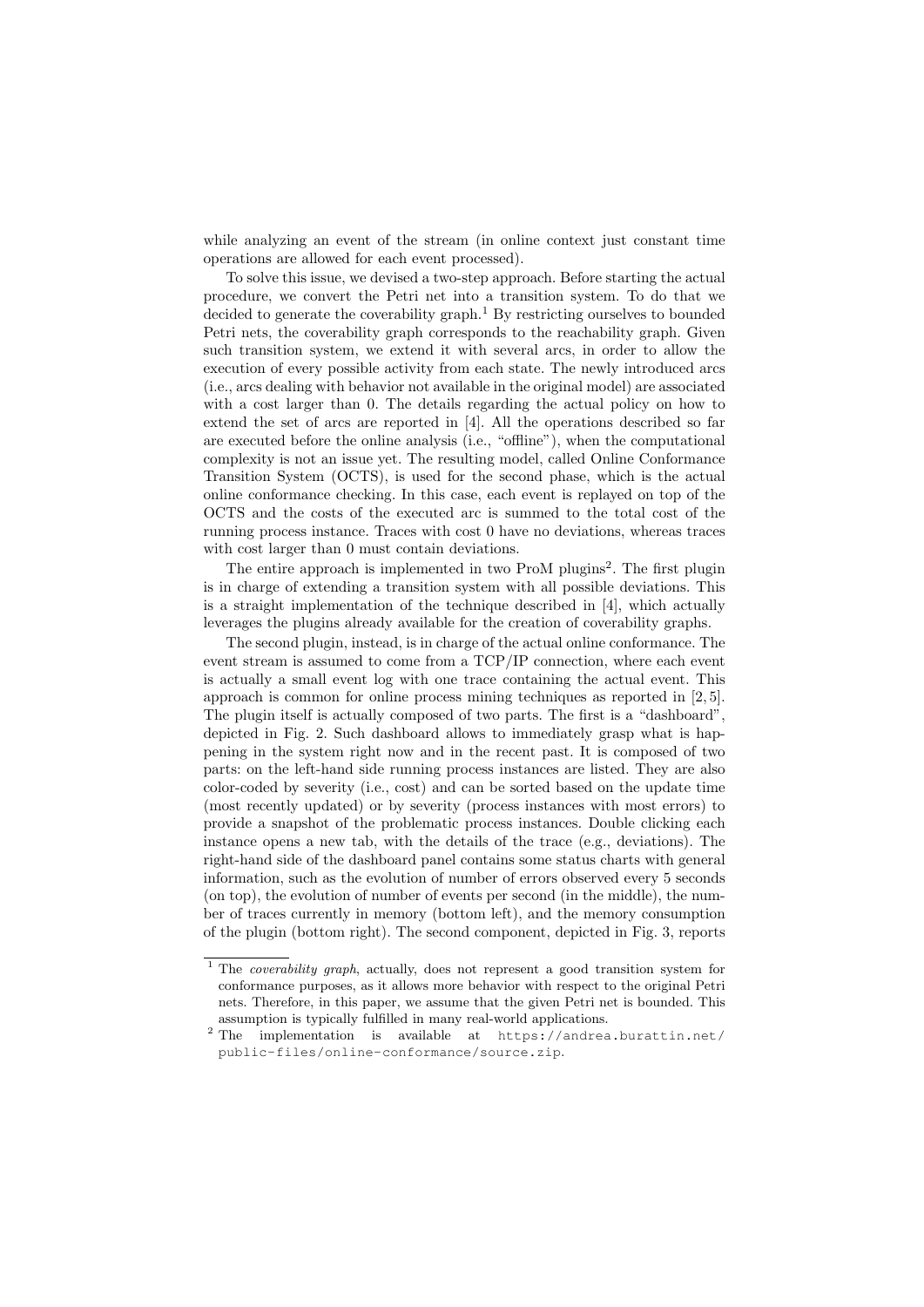

Fig. 2: Screenshots of the ProM plugin with the main dashboard depicted



Fig. 3: Screenshots of the ProM plugin with the routing of frequent errors

the list of the most frequent deviations. By selecting an error, it is possible to see the behavioral model (not the OCTS) with the deviating paths highlighted. A similar visualization is opened when, from the main dashboard, an instance is selected. In this second case, however, only the errors referring to that process instance are reported.

In order to analyze the quality of our implementation, we simulated the stream of a process model composed of 26 tasks and 20 gateways, by using PLG2  $[3]^3$ . We then simulated the model producing an unlimited event stream. Additional, we configured PLG to generate about 90 events per second. With such event stream, we tested the capabilities of our conformance checking implementation, by running the conformance checker for more than 1 hour.

<sup>3</sup> The BPMN model of the process is available at https://andrea.burattin. net/public-files/online-conformance/model.pdf.